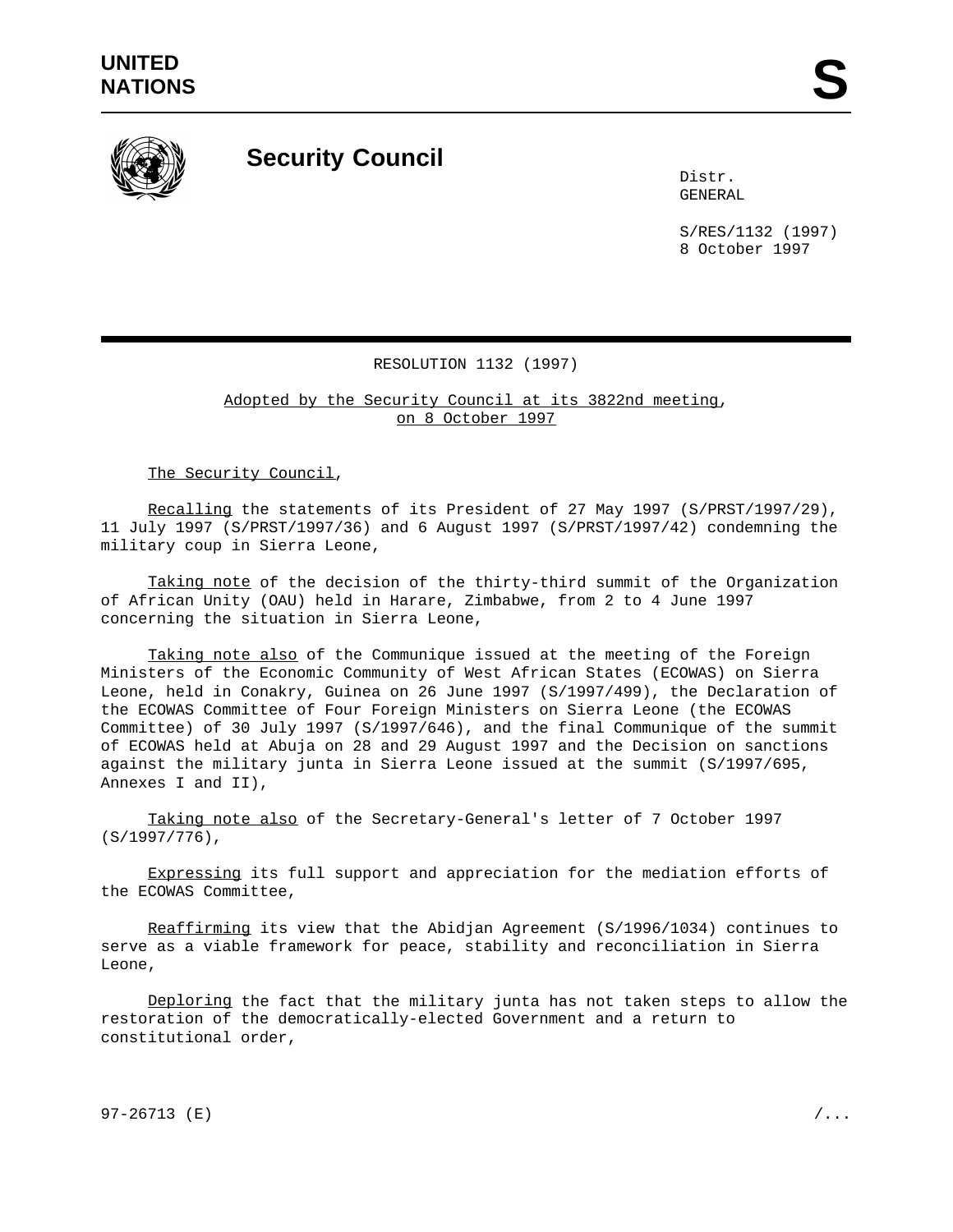Gravely concerned at the continued violence and loss of life in Sierra Leone following the military coup of 25 May 1997, the deteriorating humanitarian conditions in that country, and the consequences for neighbouring countries,

Determining that the situation in Sierra Leone constitutes a threat to international peace and security in the region,

Acting under Chapter VII of the Charter of the United Nations,

1. Demands that the military junta take immediate steps to relinquish power in Sierra Leone and make way for the restoration of the democraticallyelected Government and a return to constitutional order;

2. Reiterates its call upon the junta to end all acts of violence and to cease all interference with the delivery of humanitarian assistance to the people of Sierra Leone;

3. Expresses its strong support for the efforts of the ECOWAS Committee to resolve the crisis in Sierra Leone and encourages it to continue to work for the peaceful restoration of the constitutional order, including through the resumption of negotiations;

4. Encourages the Secretary-General, through his Special Envoy, in cooperation with the ECOWAS Committee, to assist the search for a peaceful resolution of the crisis and, to that end, to work for a resumption of discussions with all parties to the crisis;

5. Decides that all States shall prevent the entry into or transit through their territories of members of the military junta and adult members of their families, as designated in accordance with paragraph 10 (f) below, provided that the entry into or transit through a particular State of any such person may be authorized by the Committee established by paragraph 10 below for verified humanitarian purposes or purposes consistent with paragraph 1 above, and provided that nothing in this paragraph shall oblige a State to refuse entry into its territory to its own nationals;

6. Decides that all States shall prevent the sale or supply to Sierra Leone, by their nationals or from their territories, or using their flag vessels or aircraft, of petroleum and petroleum products and arms and related matériel of all types, including weapons and ammunition, military vehicles and equipment, paramilitary equipment and spare parts for the aforementioned, whether or not originating in their territory;

7. Decides that the Committee established by paragraph 10 below may authorize, on a case-by-case basis under a no-objection procedure:

- (a) applications by the democratically-elected Government of Sierra Leone for the importation into Sierra Leone of petroleum or petroleum products; and
- (b) applications by any other government or by United Nations Agencies for the importation of petroleum or petroleum products into Sierra Leone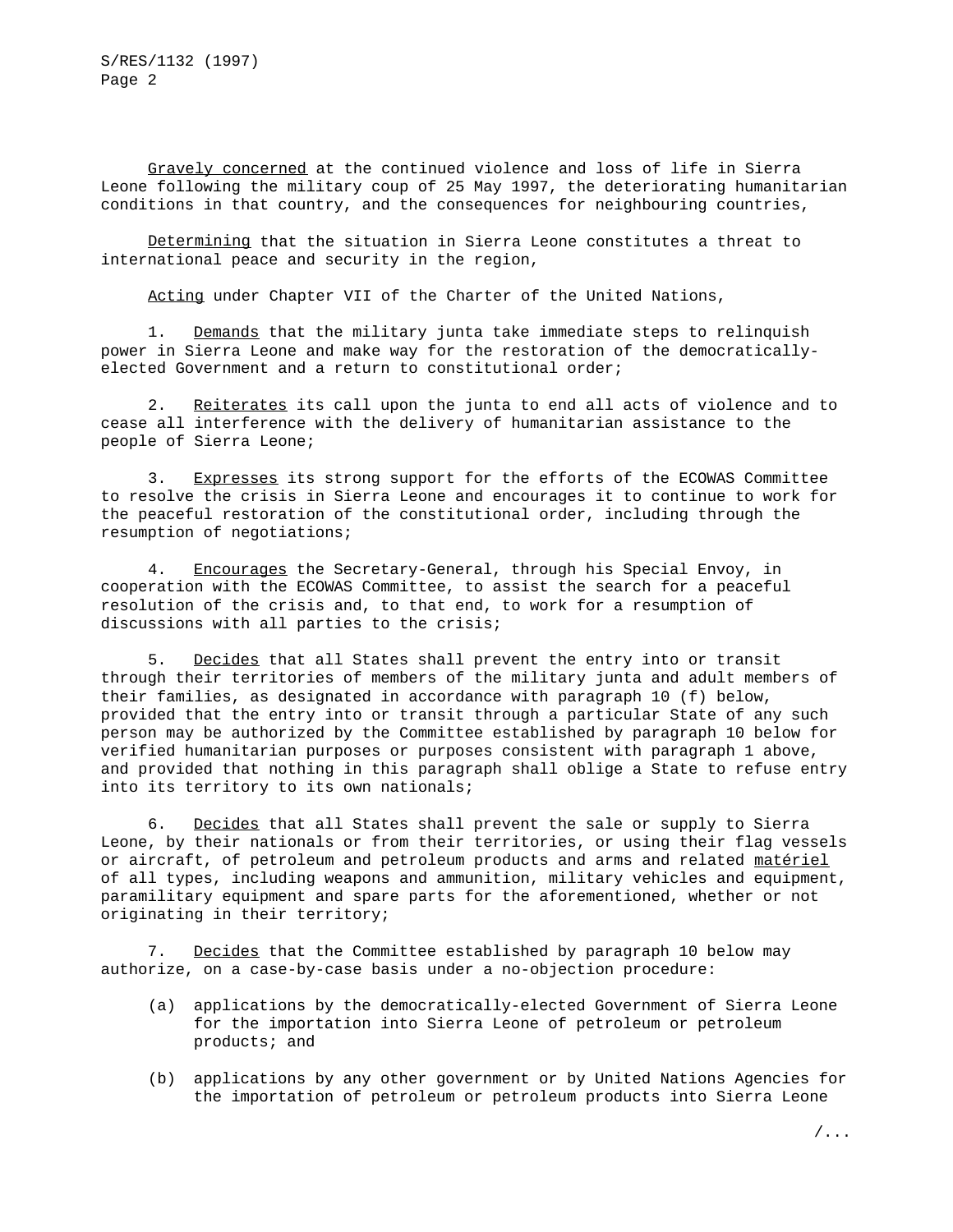for verified humanitarian purposes, or for the needs of the Military Observer Group of ECOWAS (ECOMOG),

## subject to acceptable arrangements for effective monitoring of delivery;

8. Acting also under Chapter VIII of the Charter of the United Nations, authorizes ECOWAS, cooperating with the democratically-elected Government of Sierra Leone, to ensure strict implementation of the provisions of this resolution relating to the supply of petroleum and petroleum products, and arms and related matériel of all types, including, where necessary and in conformity with applicable international standards, by halting inward maritime shipping in order to inspect and verify their cargoes and destinations, and calls upon all States to cooperate with ECOWAS in this regard;

9. Requests ECOWAS to report every 30 days to the Committee established under paragraph 10 below on all activities undertaken pursuant to paragraph 8 above;

10. Decides to establish, in accordance with rule 28 of its provisional rules of procedure, a Committee of the Security Council consisting of all the members of the Council, to undertake the following tasks and to report on its work to the Council with its observations and recommendations:

- (a) to seek from all States further information regarding the action taken by them with a view to implementing effectively the measures imposed by paragraphs 5 and 6 above;
- (b) to consider information brought to its attention by States concerning violations of the measures imposed by paragraphs 5 and 6 above and to recommend appropriate measures in response thereto;
- (c) to make periodic reports to the Security Council on information submitted to it regarding alleged violations of the measures imposed by paragraphs 5 and 6 above, identifying where possible persons or entities, including vessels, reported to be engaged in such violations;
- (d) to promulgate such guidelines as may be necessary to facilitate the implementation of the measures imposed by paragraphs 5 and 6 above;
- (e) to consider and decide expeditiously requests for the approval of imports of petroleum and petroleum products in accordance with paragraph 7 above;
- (f) to designate expeditiously members of the military junta and adult members of their families whose entry or transit is to be prevented in accordance with paragraph 5 above;
- (g) to examine the reports submitted pursuant to paragraphs 9 above and 13 below;